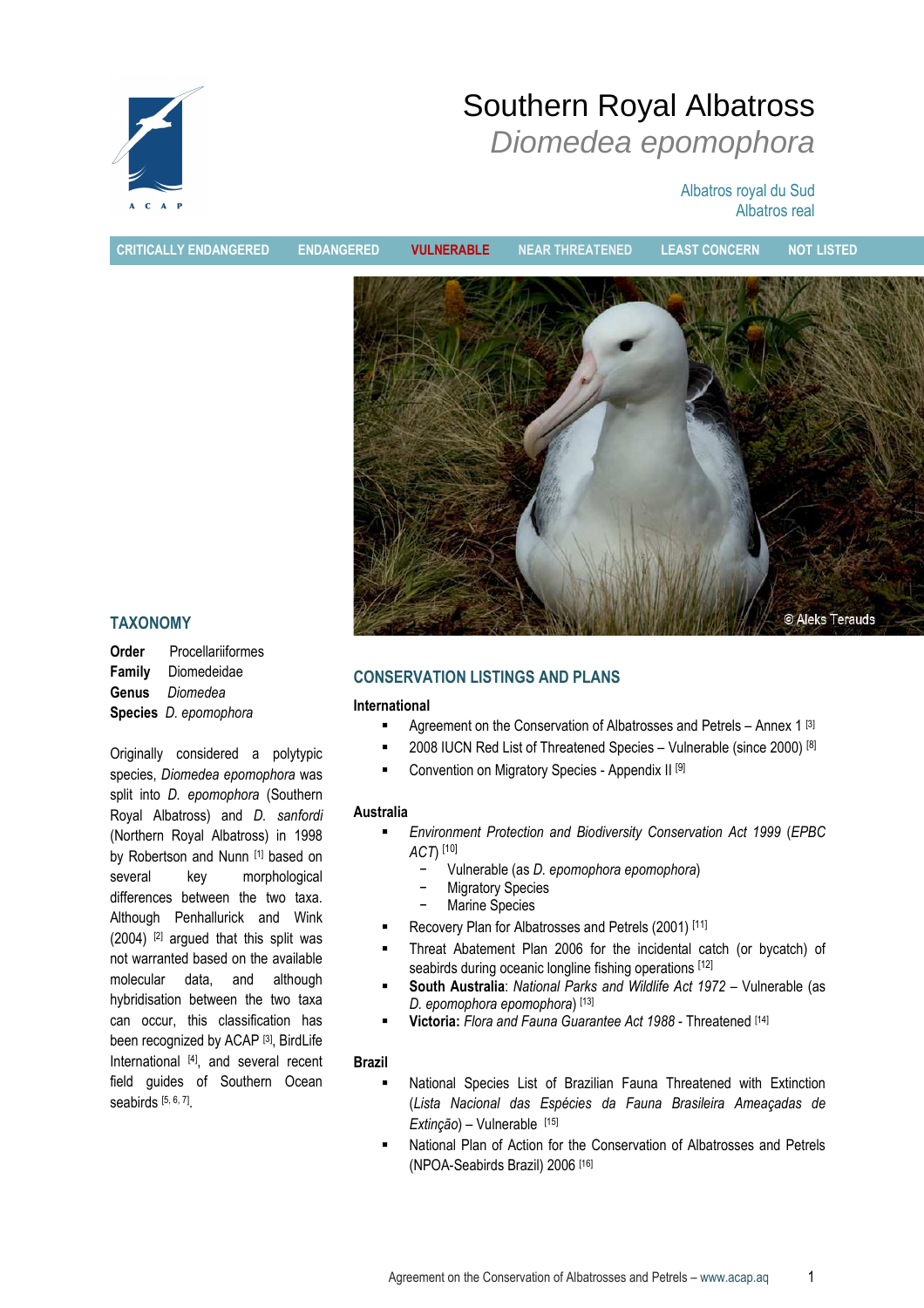#### Chile

National Plan of Action for reducing by-catch of seabirds in longline fisheries (PAN-AM/CHILE) 2007 [17]

#### New Zealand

- **Wildlife Act 1953** [18]
- **EXECT:** Action Plan for Seabird Conservation in New Zealand; Part A: Threatened Seabirds [19]
- New Zealand Threat Classification System List  $2008 -$  Naturally Uncommon (as D. epomophora epomophora) [20]

#### South Africa

- Sea Birds and Seals Protection Act, 1973 (Act No. 46 of 1973) (SBSPA) [21]
- Marine Living Resources Act (Act No. 18 of 1996): Publication of Policy on the Management of Seals, Seabirds and Shorebirds: 2007 [22]
- **National Plan of Action (NPOA) for Reducing the Incidental Catch of Seabirds in Longline Fisheries 2008** [23]

#### **Uruguay**

 National Plan of Action for Reducing the Incidental Catch of Seabirds in Uruguayan Fisheries (PAN - Aves Marinas Uruguay) 2007 [24]

## BREEDING BIOLOGY

Diomedea epomophora breeds biennially if successful in rearing a chick. Birds return to colonies in October [5]. Eggs are laid from late November to late December (median between 30 November and 5 December) [25]. Incubation takes on average 78.5  $\pm$  2.8 days (range 74-85 days) with chicks hatching in early February to early March (median date 18 February) [25], and fledging in early October to early December after about 241 (range 224-253) days [26] (Table 1). Age of first return to colonies is at least 5 years (Westerskov 1963 in [26]) and age at first breeding is thought to be around 6-12 years of age (P. Moore pers. comm. in [27]).

Table 1. Breeding cycle of D. epomophora.



## BREEDING STATES

Table 2. Distribution of the global D. epomophora population among Parties to the Agreement

|                       | New Zealand |  |
|-----------------------|-------------|--|
| <b>Breeding pairs</b> | 100%        |  |

## BREEDING SITES

Diomedea epomophora is a New Zealand endemic (Table 2), breeding only on Campbell Island (99% of the population) and in the Auckland Islands (Figure 1; Table 3). The total breeding population was estimated to be approximately 13,000 pairs in 1996, equivalent to a total population of about 50,000 individuals [28]. In 2006-2008 (three breeding seasons), eight hybrids of D. epomophora x D. sanfordi were reported to breed with *D. sanfordi* at Taiaroa Head, on the South Island of New Zealand (L. Perriman, pers. comm.).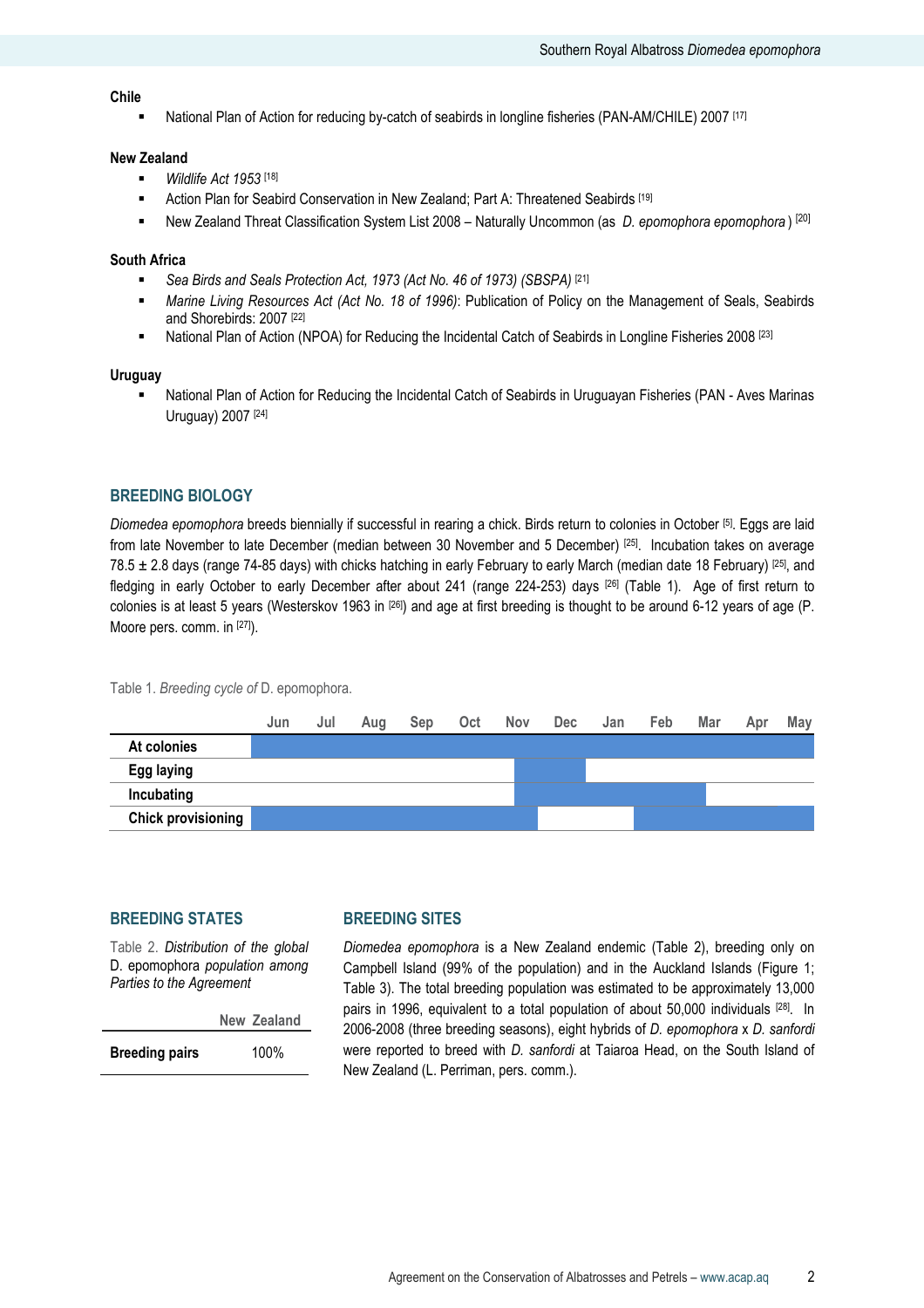Table 3. Estimates of the population size (annual breeding pairs) for the main D. epomophora breeding sites. Table based on unpublished P. Moore, New Zealand Department of Conservation (DOC) data and published references as indicated.

| <b>Breeding site location</b>                                                                       | <b>Jurisdiction</b> | <b>Years monitored</b>                                                                   | <b>Monitoring</b><br>method | <b>Monitoring</b><br>accuracy | <b>Annual breeding pairs</b><br>(last census)     |
|-----------------------------------------------------------------------------------------------------|---------------------|------------------------------------------------------------------------------------------|-----------------------------|-------------------------------|---------------------------------------------------|
| <b>Campbell Island</b><br>52° 33' S, 169° 09' E                                                     | New Zealand         | 1958, 1969, 1976-<br>1983, 1995, 1996,<br>2005-2008                                      | A                           | High                          | 7,800 (2008)                                      |
| <b>Auckland Islands</b><br>51° 00'S, 166° 00'E<br>Adams Island<br>Auckland Island<br>Enderby Island | New Zealand         | 1991<br>1989<br>1954, 1963, 1966,<br>1968, 1973, 1974,<br>1981, 1987, 1988,<br>1992-2009 | ?<br>2<br>A                 | ?<br>High                     | 15 (1991) [28]<br>2 (1989) [28]<br>69 (2001) [27] |



Figure 1. The location of the main breeding sites and approximate range of D. epomophora with the boundaries of selected Regional Fisheries Management Organisations (RFMO) also shown.

CCAMLR – Commission for the Conservation of Antarctic Marine Living Resources CCSBT - Convention for the Conservation of Southern Bluefin Tuna IATTC - Inter-American Tropical Tuna Commission

ICCAT - International Commission for the Conservation of Atlantic Tunas

IOTC - Indian Ocean Tuna Commission

WCPFC - Western and Central Pacific Fisheries Commission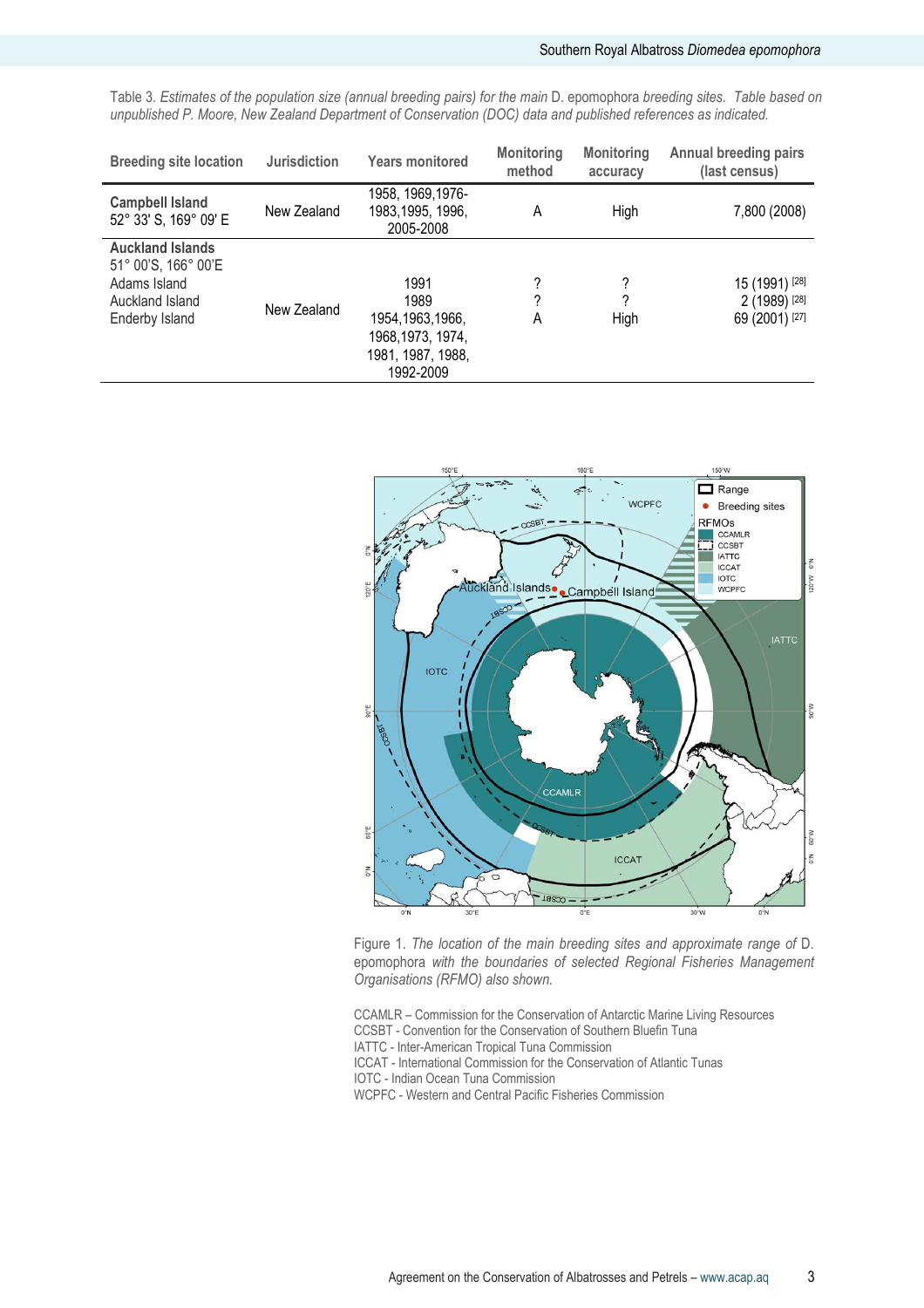## CONSERVATION LISTINGS AND PLANS FOR THE BREEDING SITES

#### International

Auckland Islands, Campbell Island

**UNESCO World Heritage List (inscribed 1998)** [29]

#### New Zealand

Auckland Islands, Campbell Island

- National Nature Reserve New Zealand Reserves Act 1977<sup>[30]</sup>
- **EXECONSERVATION management strategy: subantarctic islands 1998-2008** [31]

#### POPULATION TRENDS

The main population of *D*. epomophora on Campbell Island is thought to be recovering following a major reduction due to human settlement and introduced mammals [19]. Farming activities ceased in 1931 and cattle, sheep, cats and rats have all since been removed. However, in the absence of regular and comparable counts, trends are difficult to interpret in a biennially breeding species, with census numbers 23% higher in 1996 than in 1995, probably a result of differing survey effort [32] (Figure 2). A recent comprehensive census in 2005-2008 found nearly 8,000 nests per year, suggesting a stabilising population (P. Moore pers. comm.). Similarly, monitoring of two study plots suggested an increase since the mid 1980s to 1999 followed by a levelling off by 2005-2009 (P. Moore pers. comm.).



Figure 2. Number of D. epomophora nests on Campbell Island, 1958-2008. From Moore et al. 1997<sup>[32]</sup> and P. Moore unpublished data.

The species was extirpated from Enderby Island by human exploitation by about 1868 [33]. Following recolonization in the 1950s the population has grown steadily until 2001, with the removal of rabbits, sheep and cattle between 1991 and 1993 assisting this recovery (Figure 3)  $[27]$ . Recent counts on the island in 2002-2008 have fluctuated from 52 to 66 nests annually (L. Chilvers unpublished data). The status of colonies on nearby Adams and Auckland Islands is not known; previous estimates were 15 and 2 pairs respectively [28].



Figure 3. Number of D. epomophora nests on Enderby Island, 1954-2001. From Childerhouse et al. 2003 <sup>[27]</sup>.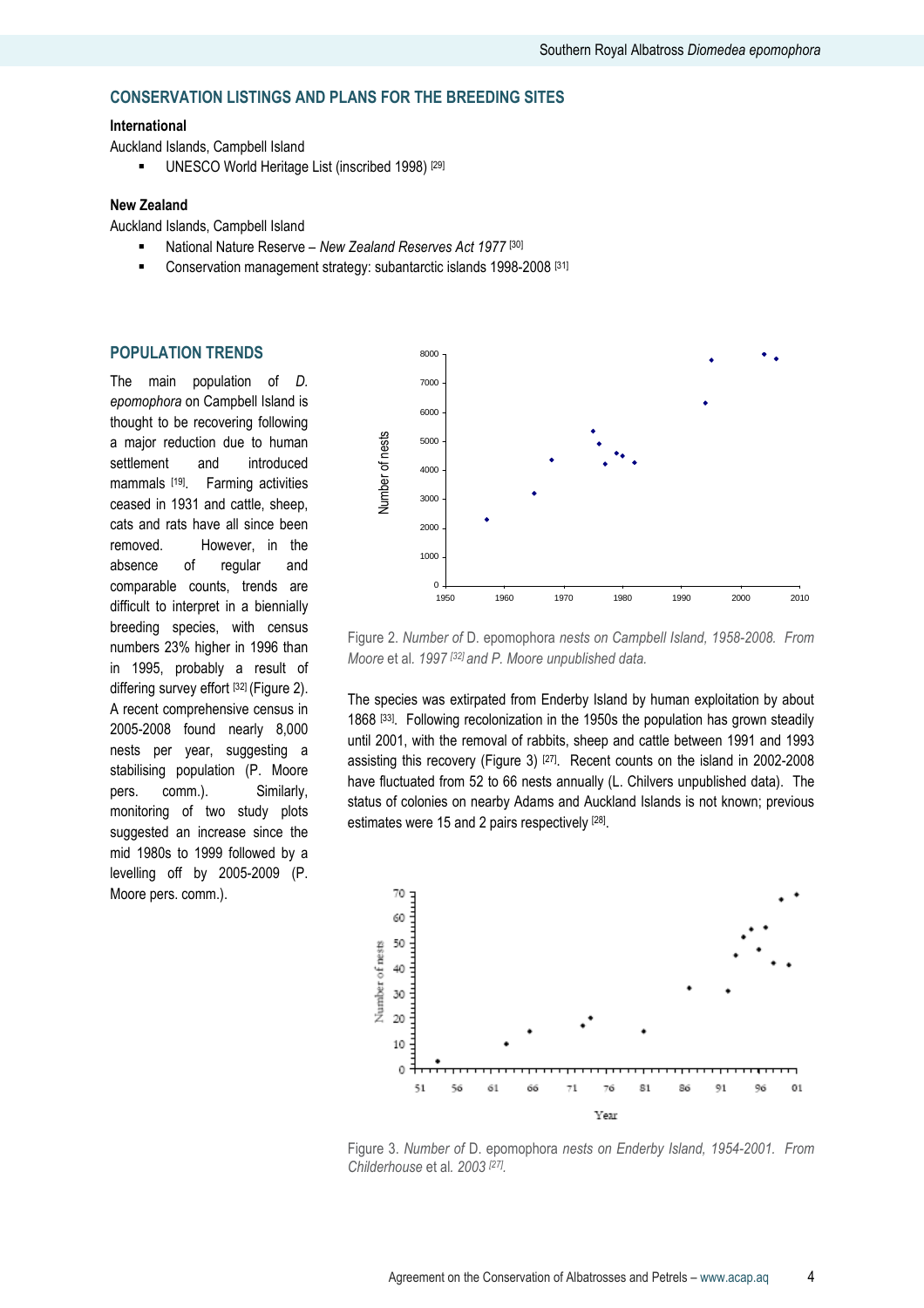Table 4. Summary of population trend data for D. epomophora. Table based on P. Moore and L. Chilvers unpublished data and published references as indicated.

| <b>Breeding site</b>    | <b>Current</b><br>monitoring | <b>Trend Years</b>     | % average<br>change per year | <b>Trend</b>                   | $%$ of<br>population for<br>which trend<br>calcualted |
|-------------------------|------------------------------|------------------------|------------------------------|--------------------------------|-------------------------------------------------------|
| <b>Campbell Island</b>  | Yes                          | 1988-1999<br>1999-2009 |                              | Increasing? [19, 32]<br>Stable | 100%<br>100%                                          |
| <b>Auckland Islands</b> |                              |                        |                              |                                |                                                       |
| Adams Island            |                              |                        |                              | <b>Unknown</b>                 | 100%                                                  |
| Auckland Island         |                              |                        |                              | <b>Unknown</b>                 | 100%                                                  |
| <b>Enderby Island</b>   |                              | 1954-2001              |                              | Increasing [27]                | 100%                                                  |
|                         |                              | 2002-2009              |                              | Stable                         | 100%                                                  |

Demographic data are currently being analysed after a comprehensive five year survey for banded birds on Campbell and Enderby Islands. Preliminary survival data are shown in Table 5.

Table 5. Demographic data for the main D. epomophora breeding sites. Table based on R. Barker (adult survival rates) and P. Moore unpublished data and published references as indicated.

| <b>Breeding site</b>    | Mean juvenile survival<br>Mean breeding success ±SD                                                                                                                            |         | Mean adult survival ±SE                                  |
|-------------------------|--------------------------------------------------------------------------------------------------------------------------------------------------------------------------------|---------|----------------------------------------------------------|
| <b>Campbell Island</b>  | 62.1 ± 13.1% (1964-1966, 1969) [25]<br>$64.7 \pm 15.1\%$ (1943-1973) [32]<br>$75.7 \pm 6.7\%$ (1986-1995) [32]<br>$77.7 \pm 1.8\%$ (1995-1998)<br>$68.4 \pm 4.5$ % (2005-2008) | No data | $90.3 \pm 2.1$ (1962-1972)<br>$93.5 \pm 0.8$ (1995-1999) |
| <b>Auckland Islands</b> |                                                                                                                                                                                |         |                                                          |
| Adams Island            | No data                                                                                                                                                                        | No data |                                                          |
| Auckland Island         | No data                                                                                                                                                                        |         |                                                          |
| Enderby Island          | max 74 ±7.8% (1996-1998) <sup>1[27]</sup>                                                                                                                                      |         | $94.9 \pm 0.8$ (1993-2001)                               |
|                         | eurovector for processo of objets on 20 July 1006, 20 Contempor 1007, and August 1008                                                                                          |         |                                                          |

<sup>1</sup> survey of nests for presence of chicks on 29 July 1996, 30 September 1997, and August 1998

## BREEDING SITES: THREATS

There are currently few land based threats to D. epomophora that would result in population level changes. All breeding sites are legally protected.

Table 6. Summary of known threats causing population level changes at the breeding sites of D. epomophora. Table based on unpublished DOC data submitted to the ACAP Breeding Sites Working Group in 2008.

| <b>Breeding site</b>                                                         | Human<br>disturbance                                  | Human<br>take  | <b>Natural</b><br>disaster | Parasite or<br>Pathogen | <b>Habitat</b><br>loss or<br>alteration | <b>Predation</b><br>(alien<br>species) | Contamination  |
|------------------------------------------------------------------------------|-------------------------------------------------------|----------------|----------------------------|-------------------------|-----------------------------------------|----------------------------------------|----------------|
| <b>Campbell Island</b>                                                       | No <sup>a</sup>                                       | No             | No                         | No                      | No b                                    | No c                                   | No             |
| <b>Auckland Islands</b><br>Adams Island<br>Auckland Island<br>Enderby Island | No <sup>a</sup><br>No <sup>a</sup><br>No <sup>a</sup> | No<br>No<br>No | No<br>No<br>No             | No<br>No<br>No          | No<br>No<br>No b                        | No c<br>No c<br>No c                   | No<br>No<br>No |

a Some birds are known to abandon nests when visited or handled <a>[19]</a>.

b Feral sheep and cattle on Campbell Island, and feral cattle on Enderby Island caused some nest disturbance in the past [<sup>19]</sup>. The spread of the Dracophyllum scrub on both Islands may reduce breeding habitat in the future <sup>[19]</sup>.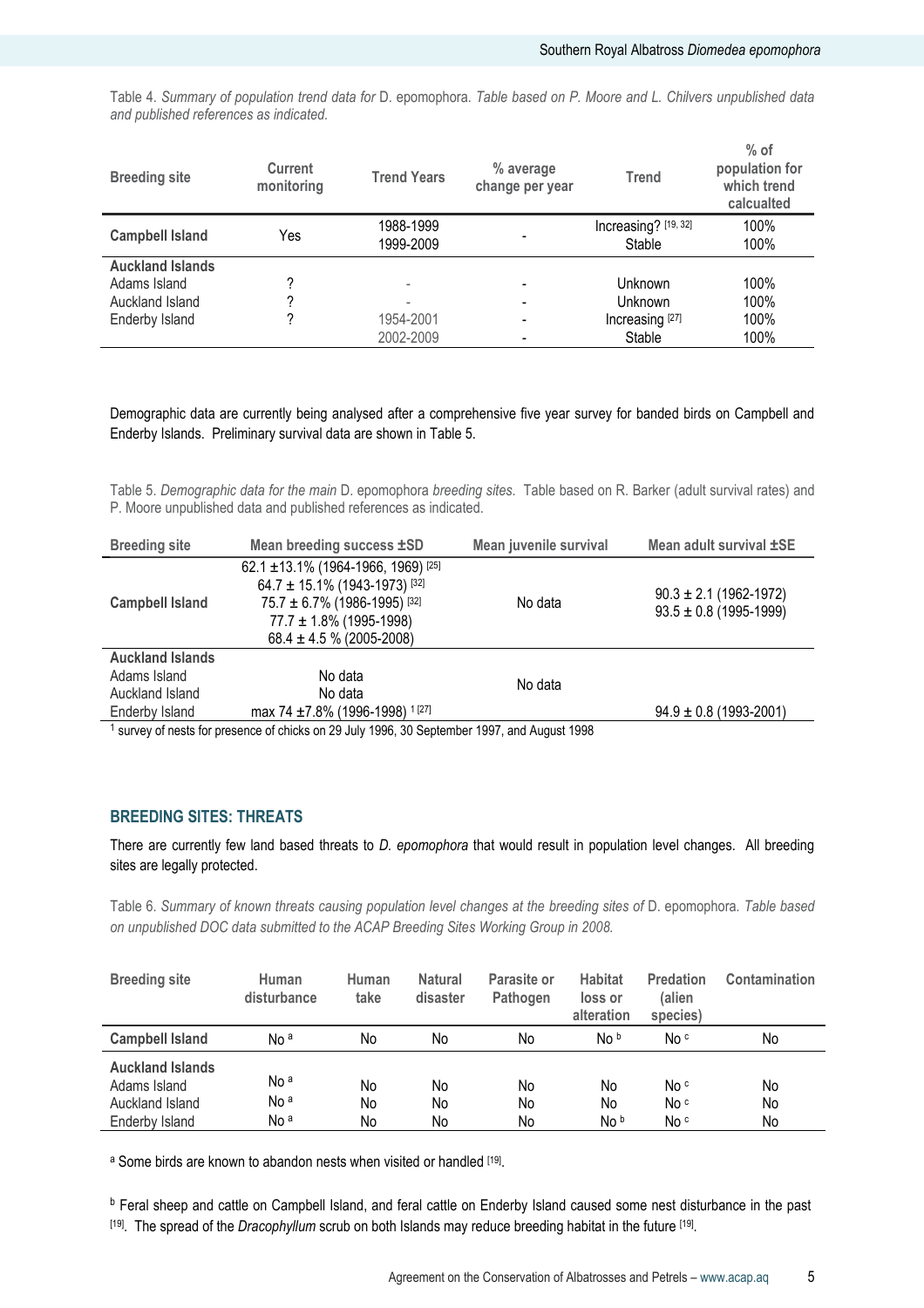<sup>c</sup> Adams and Enderby Islands are free of introduced mammals. Feral cats, Felis catus and especially feral pigs Sus scrofa, may take eggs and chicks on Auckland Island, probably limiting the recovery of D. epomophora on this island [19]. Norway rats, Rattus norvegicus, were reported to kill chicks on Campbell Island (Taylor 1986 in [19]) but were eradicated in 2003. There was however an unusual predation incident of nesting albatrosses on Campbell Island by a New Zealand sea lion Phocarctos hookeri in 2005 [34].

#### FORAGING ECOLOGY AND DIET

The diet of D. epomophora is known from regurgitations of fledglings and adults on Campbell Island from 1974-1977 and 1990-1997 [35]. Cephalopods (17 families), fish, and tunicates (mostly Salpidae) were the main food items by estimated biomass. Although Moroteuthopsis ingens was the most important cephalopod species in terms of biomass (44.3%), followed by Kondakovia longimana (22.1%), Histioteuthis atlantica and Taonius sp. were the most frequently consumed  $(25.5\%$  and 23.1% of beaks respectively), with M. ingens also common  $(18.9\%)$  [35]. The fish component of the diet is not as well documented due to lack of recognisable remains and difficulty with species identification. Intact specimens or well preserved otholiths included mostly fisheries targets such as Hoki Macruronus novaezelandiae [35]. Plastics and pumice were also present.

Food is considered to be obtained mainly by scavenging of dying or moribund prey, from fishing vessels and to a limited extent, by active predation [35].

#### MARINE DISTRIBUTION

Band recoveries from D. epomophora indicate a circumpolar distribution, generally between 30-55°S, predominately around New Zealand, south eastern Australia and southern South America<sup>[36]</sup>. Juveniles were mostly found in western South America, immatures in eastern South America, and adults in New Zealand [<sup>36]</sup>.

During incubation, breeding birds from Campbell Island foraged mostly within 1250 km of the colonies over shallow (<1500 m deep) shelf and shelf break waters of the Campbell Plateau north to southern New Zealand and over the Chatham Rise, commuting directly to locally productive sites [37, 38] (Figure 4). Analysis of squid species consumed by *D.* epomophora corroborates available tracking data and indicates foraging chiefly over the shelf break rather than in oceanic waters or south of the Antarctic Polar Front [35].

Diomedea epomophora overlaps with most Regional Fisheries Management Organisations, but principally the WCPFC, CCSBT, IATTC and ICCAT (Figure 1; Table 7). Consultations are also currently underway to establish the South Pacific Regional Fisheries Management Organisation (SPRFMO) that would cover both pelagic and demersal fisheries in the region (predominantly discrete high seas stocks and those stocks which straddle the high seas and the EEZs of coastal states). New Zealand, Chile and Argentina are the principal Range States for D. epomophora (Figure 2; Table 7).



Figure 4. Satellite-tracking data of breeding D. epomophora (Number of tracks = 7). Map based on data contributed to BirdLife Global Procellariiform Tracking Database.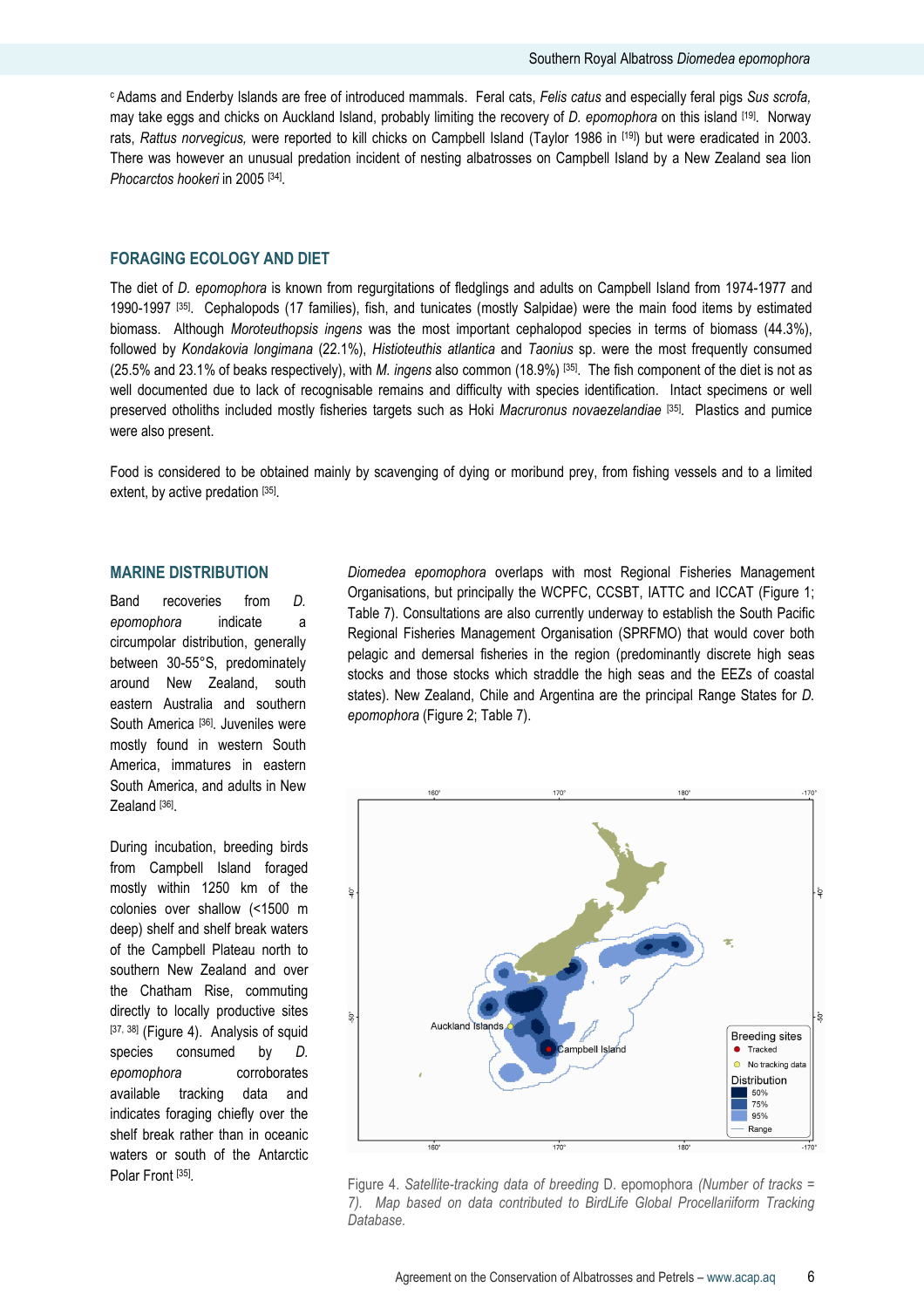Table 7. Summary of the known ACAP Range States, non-ACAP Exclusive Economic Zones and Regional Fisheries Management Organisations that overlap with the marine distribution of D. epomophora.

|                                                                    | <b>Breeding and feeding</b><br>range                | Foraging range only                                                 | Few records - outside<br>core foraging range                                  |
|--------------------------------------------------------------------|-----------------------------------------------------|---------------------------------------------------------------------|-------------------------------------------------------------------------------|
| <b>Known ACAP Range States</b>                                     | New Zealand                                         | Australia<br>Argentina<br>Disputed <sup>1</sup><br>Chile<br>Uruguay | Brazil<br>France<br>South Africa<br>UK                                        |
| <b>Non-ACAP Exclusive Economic</b><br><b>Zones</b>                 |                                                     |                                                                     |                                                                               |
| <b>Regional Fisheries Management</b><br>Organisations <sup>2</sup> | <b>WCPFC</b><br><b>CCSBT</b><br>SPRFMO <sup>3</sup> | <b>IATTC</b><br><b>ICCAT</b>                                        | <b>IOTC</b><br><b>SEAFO</b><br><b>SIOFA</b><br><b>SWIOFC</b><br><b>CCAMLR</b> |

1 A dispute exists between the Governments of Argentina and the United Kingdom of Great Britain and Northern Ireland concerning sovereignty over the Falkland Islands (Islas Malvinas), South Georgia and the South Sandwich Islands (Islas Georgias del Sur y Islas Sandwich del Sur) and the surrounding maritime areas.

<sup>2</sup>See Figure 1 and text for list of acronyms

<sup>3</sup> Not yet in force

#### MARINE THREATS

Diomedea epomophora have been caught in longline and trawl fishery operations around New Zealand, Australia, Argentina, Uruguay and Chile [36, 39, 40, 41, 42], as well as by Japanese tuna longliners on the high seas (Uozumi 1998, Kiyota and Minami 2001 in [36]). Although reported bycatch numbers of D. epomophora in New Zealand fisheries have been relatively low [41, 43, 44], with 14 individuals observed killed in surface longlines and trawls between 1998 and 2004, observer coverage in this period was less than 5% of total fishing effort [43]. Similarly, mortalities observed in the Argentine longline fleet along the Patagonian Shelf between 1999 and 2001 comprised on average 1.4% (0 – 6.1%) of the 901 seabirds caught in total. However, the estimated annual seabird bycatch in this fishery may be in the thousands [42].

Fish hook and plastic ingestion has been reported in the single study documenting the diet of D. epomophora [35] .

#### KEY GAPS IN SPECIES ASSESSMENT

Although some population data are available for this species, survival rates of juveniles are not known and recent data on adult survival is lacking. Diet and the movement and distribution of non breeding birds also require further research. A greater understanding of the overlap with fishing operations and extent of incidental capture of D. epomophora on the high seas and in waters around southern South America is also urgently needed.



Photo © Tui De Roy, not to be used without photographer's permission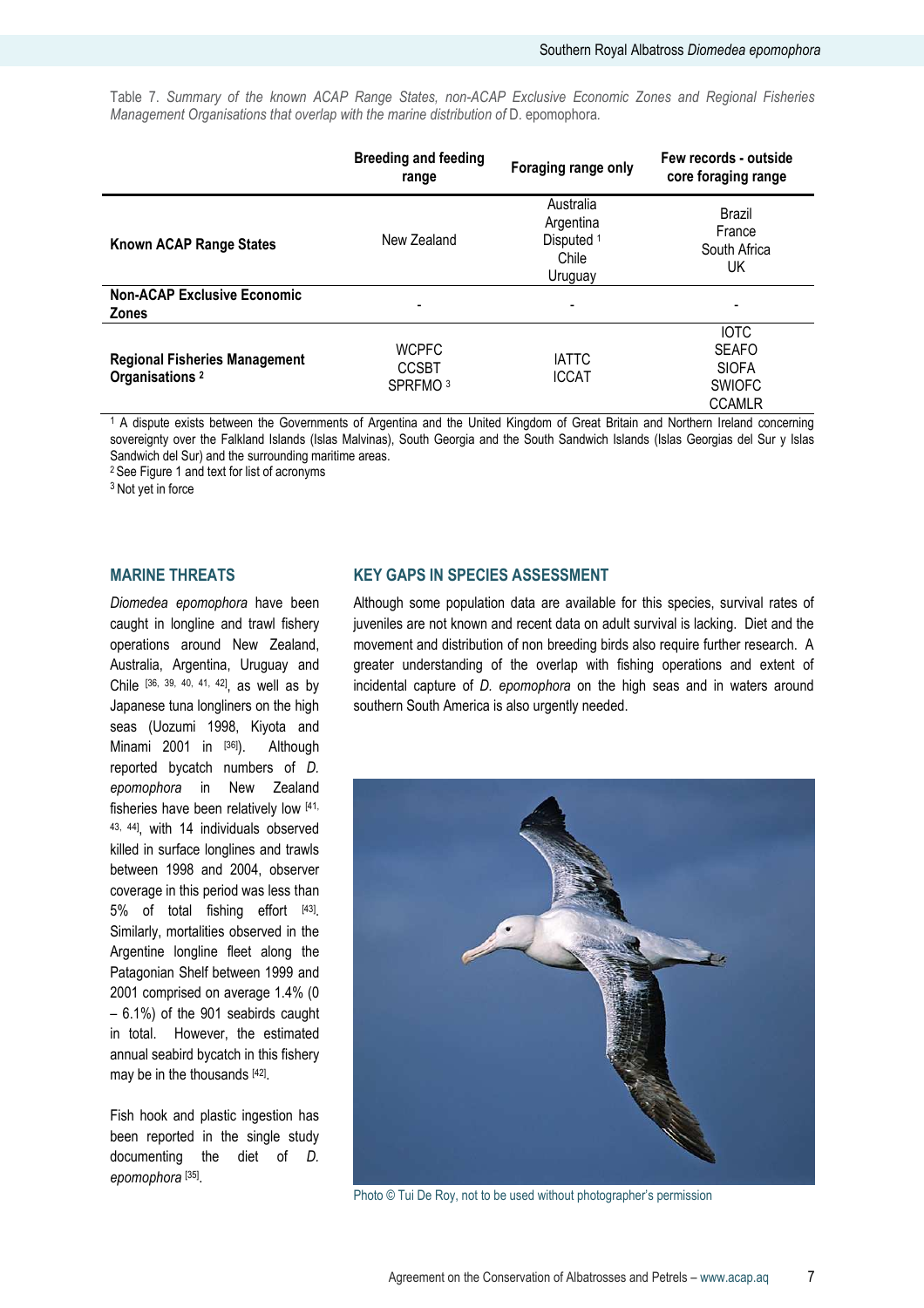## **REFERENCES**

- 1. Robertson, C.J. and Nunn, G.B., 1998. Towards a new taxonomy for albatrosses, in Albatross biology and conservation, G. Robertson and R. Gales (Eds). Surrey Beatty & Sons: Chipping Norton. 13-19.
- 2. Penhallurick, J. and Wink, M. 2004. Analysis of the taxonomy and nomenclature of the Procellariiformes based on complete nucleotide sequences of the mitochondrial cytochrome b gene. Emu 104: 125-147.
- 3. Robertson, C.J.R. 2002. The scientific name of the Indian Yellow-nosed Albatross Thalassarche carteri. Marine Ornithology 30: 48-49.
- 4. BirdLife International. 2008. Species factsheet: Diomedea sanfordi. http://www.birdlife.org.
- 5. Brooke, M., 2004. Albatrosses and petrels across the world. Oxford: Oxford University Press. 499 pp.
- 6. Onley, D. and Scofield, P., 2007. Albatrosses, Petrels and Shearwaters of the World. London: Christopher Helm. 240 pp.
- 7. Shirihai, H., 2007. A complete guide to Antarctic wildlife: the birds and marine mammals of the Antarctic Continent and Southern Ocean. Second ed., London: A&C Black Publishers Ltd. 544 pp.
- 8. IUCN. 2009. 2009 IUCN Red List of Threatened Species. www.iucnredlist.org.
- 9. Bonn Convention. Convention on the Conservation of Migratory Species of Wild Animals. http://www.cms.int/.
- 10. Australian Government Environment Protection and Biodiversity Conservation Act. 1999. http://www.deh.gov.au/epbc/.
- 11. Department of Environment and Heritage. 2001. Recovery Plan for<br>Albatrosses and Giant-Petrels 2001-2005. and Giant-Petrels http://www.deh.gov.au/biodiversity/threatened/publications/recovery/albatross /index.html.
- 12. Department of Environment and Heritage. 2006. Threat Abatement Plan for the incidental catch (or bycatch) of seabirds during oceanic longline fishing operations http://www.environment.gov.au/biodiversity/threatened/tapapproved.html.
- 13. Government of South Australia. 2008. National Parks and Wildlife Act 1972. http://www.legislation.sa.gov.au/LZ/C/A/NATIONAL%20PARKS%20AND%20 WILDLIFE%20ACT%201972.aspx
- 14. Department of Sustainability and Environment. 2007. Fauna and Flora Guarantee Act 1988, Victoria. http://www.dpi.vic.gov.au/dse/nrenpa.nsf/FID/- 0488335CD48EC1424A2567C10006BF6D.
- 15. Ministério do Meio Ambiente. 2003. Lista Nacional das Espécies da Fauna Brasileira **Ameaçadas** de Extinção. http://www.mma.gov.br/port/sbf/fauna/index.cfm.
- 16. Neves, T., Peppes, F., and Mohr, L.V., 2006. National plan of action for the conservation of albatrosses and petrels (NPOA-Seabirds Brazil). . Threatened Species Series No. 2. 128 pp.
- 17. Subsecretaría de Pesca, 2006. Plan de Acción Nacional para reducir las capturas incidentales de aves en las pesquerías de palangre (PAN-AM/CHILE). 26 pp. www.subpesca.cl/mostrararchivo.asp?id=5768
- 18. New Zealand Government. New Zealand Wildlife Act 1953, No 31. http://www.legislation.govt.nz/act/public/1953/0031/latest/DLM276814.html?s earch=ts\_act\_wildlife\_resel&sr=1.
- 19. Taylor, G.A., 2000. Action plan for seabird conservation in New Zealand. Part A: threatened seabirds. Threatened Species Occasional Publication No. 16. Department of Conservation: Wellington.
- 20. Miskelly, C.M., Dowding, J.E., Elliott, G.P., Hitchmough, R.A., Powlesland, R.G., Robertson, H.A., Sagar, P.M., Scofield, R.P., and Taylor, G.A. 2008. Conservation status of New Zealand birds, 2008. Notornis 55: 117-135.
- 21. South African Government. 1973. Sea Birds and Seals Protection Act, 1973 (Act No. 46 of 1973). http://www.mcmdeat.gov.za/regulatory/seals\_seabirds.html
- 22. Department of Environmental Affairs and Tourism. South African Government. 2007. The Sea Birds and Seals Protection Act, 1973 (Act No. 46 of 1973); Publication of Policy on the Management of Seals Seabirds and Shorebirds. Government Gazette 510: 3.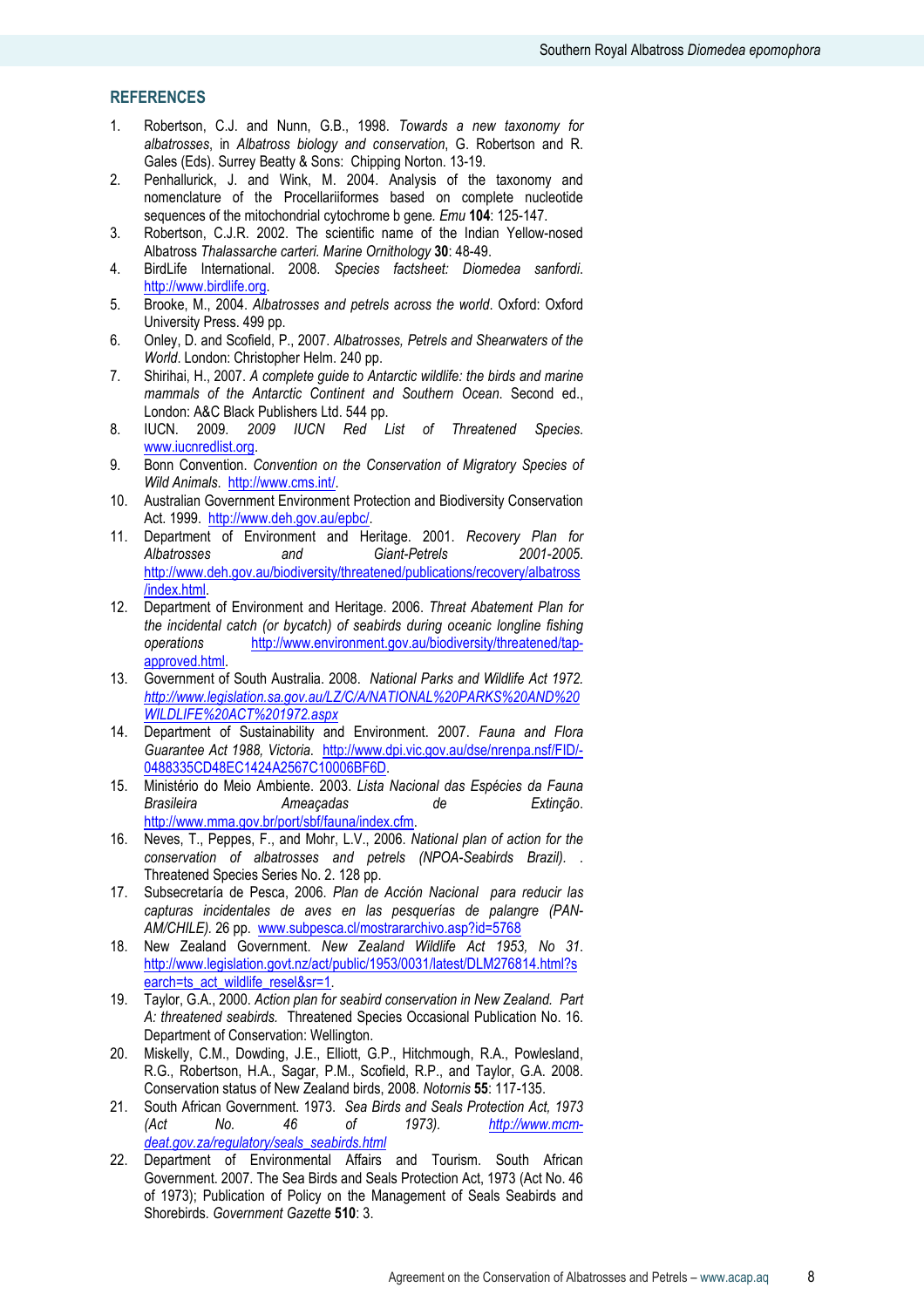- 23. Department of Environmental Affairs and Tourism. 2008. South Africa National Plan of Action for Reducing the Incidental Catch of Seabirds in Longline Fisheries. Department of Environmental Affairs and Tourism: Cape Town. 32 pp.
- 24. Domingo, A., Jiménez, S., and Passadore, C., 2007. Plan de acción nacional para reducir la captura incidental de aves marinas en las pesquerías uruguayas. Dirección Nacional de Recursos Acuáticos. Montevideo. 76 pp. http://www.dinara.gub.uy/web\_dinara/index.php?option=com\_content&view=a rticle&id=77&Itemid=111
- 25. Waugh, S.M., Sagar, P.M., and Paull, D. 1997. Laying dates, breeding success and annual breeding of southern Royal Albatrosses Diomedea epomophora epomophora at Campbell island during 1964-69. Emu 97: 194- 199.
- 26. Marchant, S. and Higgins, P.J., eds. 1990. Handbook of Australian, New Zealand, and Antarctic Birds. Vol. 1 Ratites to Ducks. Oxford University Press: Melbourne. 1536 pp.
- 27. Childerhouse, S., Robertson, C., Hockly, W., and Gibbs, N., 2003. Royal albatross (Diomedea epomophora) on Enderby Island, Auckland Islands. DOC Science Internal Series 144. Department of Conservation. Wellington. 19 p.
- 28. Gales, R., 1998. Albatross populations: status and threats, in Albatross Biology and Conservation, G. Robertson and R. Gales (Eds). Surrey Beatty & Sons: Chipping Norton. 20-45.
- 29. United Nations Educational Scientific and Cultural Organization. World Heritage List. http://whc.unesco.org/en/list.
- 30. New Zealand Government. 1977. New Zealand Reserves Act 1977. http://www.legislation.govt.nz/.
- 31. Department of Conservation, 1988. Conservation Management Strategy: Subantarctic Islands 1998-2008. Southland Conservancy Conservation Management Planning Series No. 10. Department of Conservation. Invercagill. 114 pp.
- 32. Moore, P.J., Scott, J.J., Joyce, L.J., and Peart, M., 1997. Southern Royal Albatross Diomedea epomophora epomophora census on Campbell Island, 4 January-6 February 1996, and a review of population figures. Science & Research Series no. 101. Department of Conservation. Wellington. 27 pp.
- 33. Taylor, R.H. 1971. Influence of man on vegetation and wildlife on Enderby and Rose Islands, Auckland Islands. New Zealand Journal of Botany 9: 225- 269.
- 34. Moore, P.J., Charteris, M., and J, L.E. 2008. Notes on New Zealand mammals 8. Predation on nesting southern royal albatrosses Diomedea epomophora by a New Zealand sea lion Phocarctos hookeri. New Zealand Journal of Zoology 35: 201-204.
- 35. Imber, M.J. 1999. Diet and feeding ecology of the Royal Albatross Diomedea epomophora - King of the shelf break and inner slope. Emu 99: 200-211.
- 36. Moore, P.J. and Bettany, S.M. 2005. Band recoveries of southern royal albatrosses (Diomedea epomophora) from Campbell Island, 1943-2003. Notornis 52: 195-205.
- 37. Waugh, S., Troup, C., Filippi, D., and Weimerskirch, H. 2002. Foraging zones of Southern Royal Albatrosses. Condor 104: 662-667.
- 38. Waugh, S.M. and Weimerskirch, H. 2003. Environmental heterogeneity and the evolution of foraging behaviour in long ranging greater albatrosses. Oikos 103: 374-384.
- 39. BirdLife Global Seabird Programme, 2008. Albatross Task Force Annual Report 2007. Royal Society for the Protection of Birds, The Lodge, Sandy, Bedfordshire, UK.:
- 40. Gales, R., Brothers, N., and Reid, T. 1998. Seabird mortality in the Japanese tuna longline fishery around Australia, 1988-1995. Biological Conservation 86: 37-56.
- 41. Conservation Services Programme, 2008. Summary of autopsy reports for seabirds killed and returned from observed New Zealand fisheries: 1 October 1996 - 30 September 2005, with specific reference to 2002/03, 2003/04, 2004/05. DOC Research and Development Series 291. Department of Conservation: Wellington. 110 pp.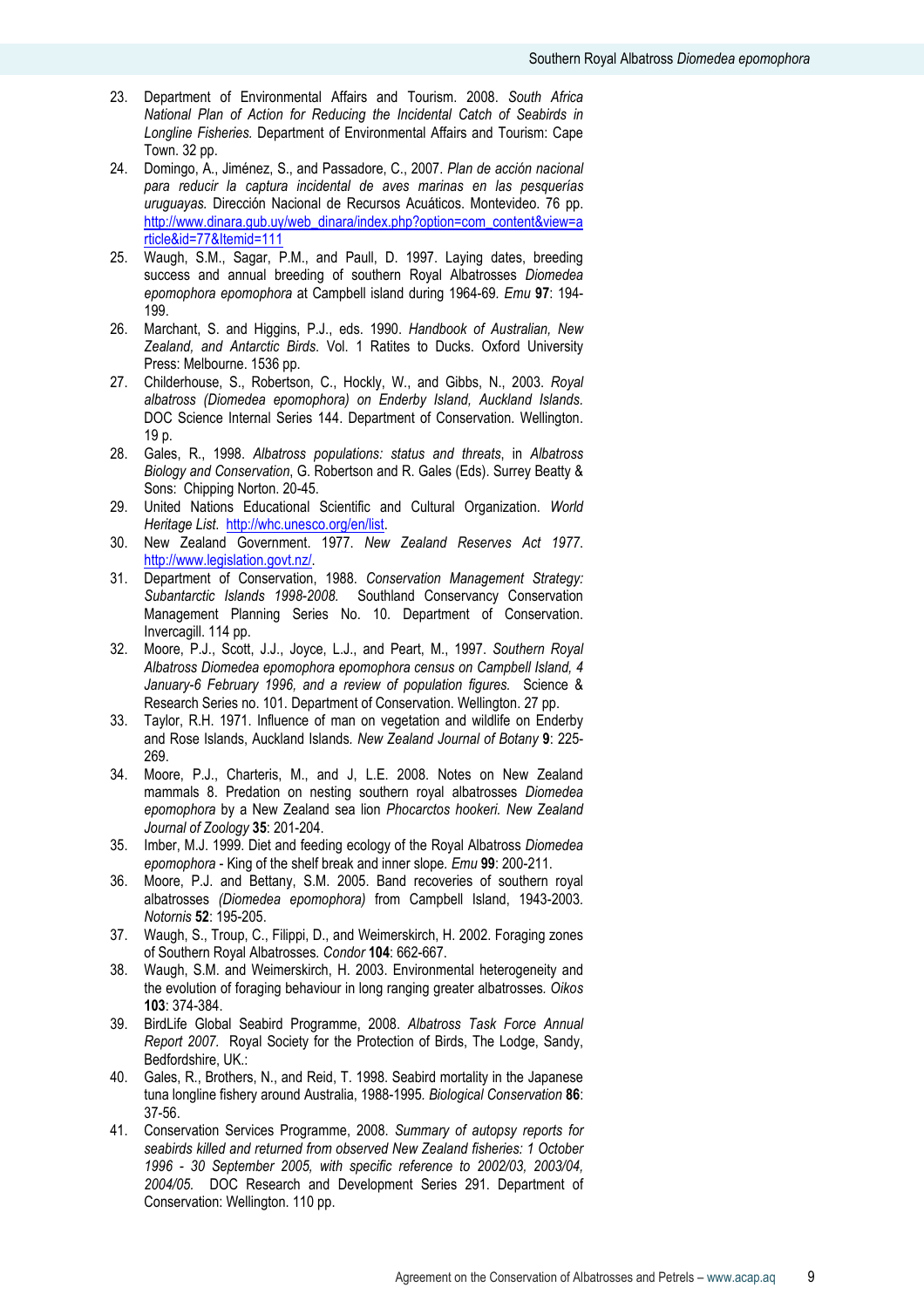- 42. Favero, M., Khatchikian, C.E., Arias, A., Rodriguez, M.P.S., Canete, G., and Mariano-Jelicich, R. 2003. Estimates of seabird by-catch along the Patagonian Shelf by Argentine longline fishing vessels, 1999-2001. Bird Conservation International 13: 273-281.
- 43. Waugh, S.M., MacKenzie, D.I., and Fletcher, D. 2008. Seabird bycatch in New Zealand trawl and longline fisheries 1998-2004. Papers and Proceedings of the Royal Society of Tasmania 142: 45-66.
- 44. Thompson, D.R., 2008. Autopsy report for seabirds killed and returned from New Zealand fisheries, 1 October 2006 to 30 September 2007. Report Prepared for the Conservation Services Programme, Department of Conservation: contract Conservation: contract INT2006/02. http://www.doc.govt.nz/publications/conservation/marine-and-coastal/marineconservation-services/csp-reports/seabird-autopsy-report/

#### COMPILED BY

Wiesława Misiak ACAP Secretariat

#### **CONTRIBUTORS**

Peter Moore Department of Conservation, New Zealand

Mark Tasker Vice-Chair, ACAP Advisory Committee

ACAP Breeding Sites Working Group Contact: Richard Phillips raphil@bas.ac.uk

ACAP Seabird Bycatch Working Group Contact: Barry Baker barry.baker@latitude42.com.au

ACAP Status and Trends Working Group Contact: Rosemary Gales Rosemary.Gales@dpiw.tas.gov.au

ACAP Taxonomy Working Group Contact: Michael Double Mike.Double@aad.gov.au

BirdLife International, Global Seabird Programme Contact: Cleo Small Cleo.Small@rspb.org.uk

Maps: Frances Taylor Tracking data contributors: Henri Weimerskirch (Centre d'Etudes Biologiques de Chizé)

#### PHOTOGRAPHS

Tui De Roy, The Roving Tortoise Worldwide Nature Photography photos@rovingtortoise.co.nz

Aleks Terauds http://www.aleksterauds.com/

## RECOMMENDED CITATION

Agreement on the Conservation of Albatrosses and Petrels. 2009. ACAP Species assessment: Southern Royal Albatross Diomedea epomophora. Downloaded from http://www.acap.aq on 2 September 2009.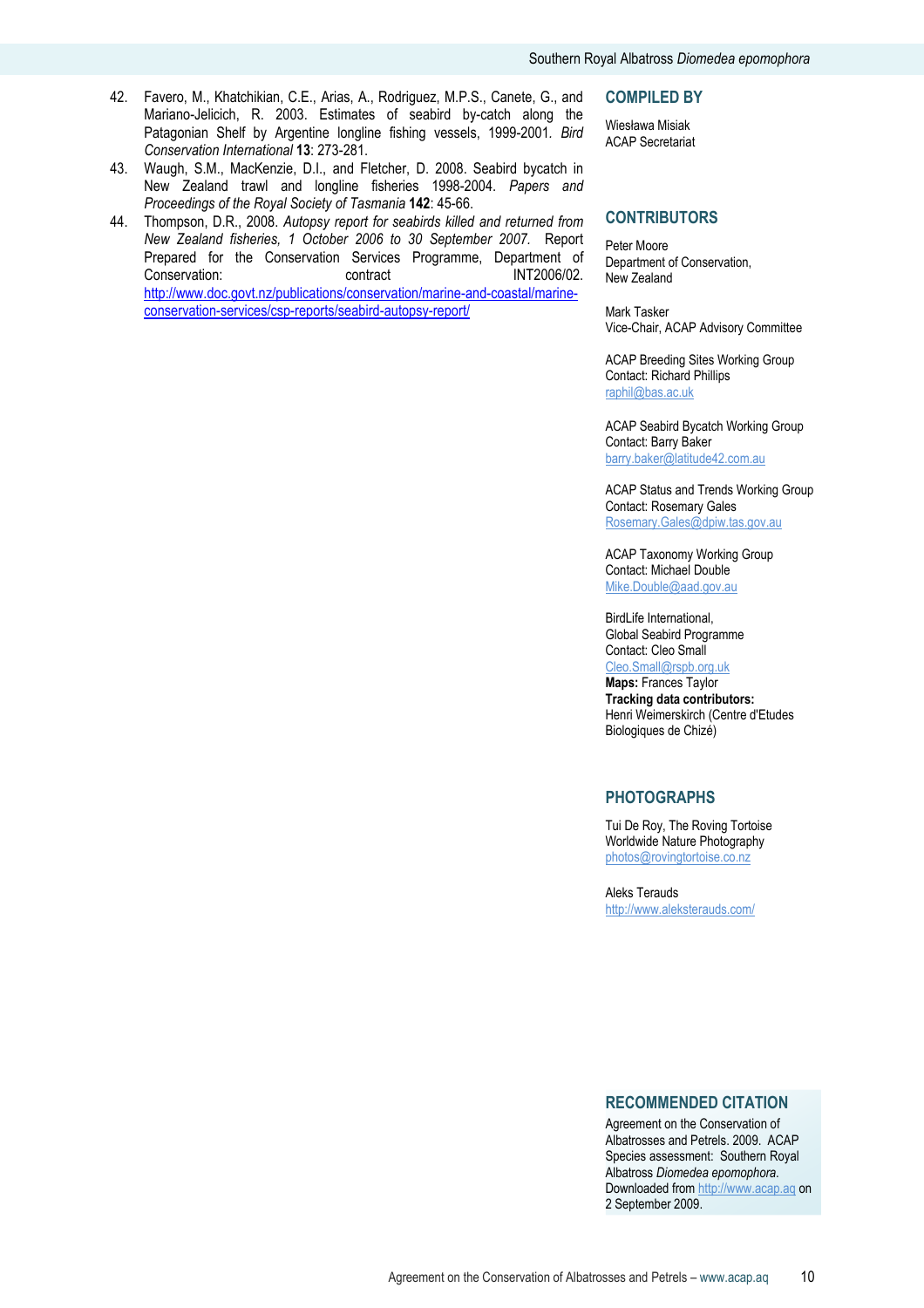## GLOSSARY AND NOTES

#### Years.

The "split-year" system is used. Any count (whether breeding pairs or fledglings) made in the austral summer (e.g. of 1993/94) is reported as the second half of this split year (i.e. 1994).

The only species which present potential problems in this respect are *Diomedea* albatrosses, which lay in December-January, but whose fledglings do not depart until the following October-December. In order to keep records of each breeding season together, breeding counts from e.g. December 1993-January 1994 and productivity counts (of chicks/fledglings) of October-December 1994 are reported as 1994.

If a range of years is presented, it should be assumed that the monitoring was continuous during that time. If the years of monitoring are discontinuous, the actual years in which monitoring occurred are indicated.

#### (ii) Methods Rating Matrix (based on NZ rating system)

## **METHOD**

A Counts of nesting adults (Errors here are detection errors (the probability of not detecting a bird despite its being present during a survey), the "nest-failure error" (the probability of not counting a nesting bird because the nest had failed prior to the survey, or had not laid at the time of the survey) and sampling error).

B Counts of chicks (Errors here are detection error, sampling and nest-failure error. The latter is probably harder to estimate later in the breeding season than during the incubation period, due to the tendency for egg- and chick-failures to show high interannual variability compared with breeding frequency within a species).

C Counts of nest sites (Errors here are detection error, sampling error and "occupancy error" (probability of counting a site or burrow as active despite it's not being used for nesting by birds during the season).

D Aerial-photo (Errors here are detection errors, nest-failure error, occupancy error and sampling error (error associated with counting sites from photographs).

E Ship- or ground- based photo (Errors here are detection error, nest-failure error, occupancy error, sampling error and "visual obstruction bias" (the obstruction of nest sites from view from low-angle photos, always underestimating numbers)

**F** Unknown<br>**G** Count of e

**G** Count of eggs in subsample population<br> **H** Count of chicks in subsample population

Count of chicks in subsample population and extrapolation (chicks x breeding success - no count of eggs)

#### **RELIABILITY**

- 1 Census with errors estimated
- 2 Distance-sampling of representative portions of colonies/sites with errors estimated
- 3 Survey of quadrats or transects of representative portions of colonies/sites with errors estimated
- 4 Survey of quadrats or transects without representative sampling but with errors estimated
- 5 Survey of quadrats or transects without representative sampling nor errors estimated
- 6 Unknown

#### (iii) Population Survey Accuracy

High Within 10% of stated figure;

Medium Within 50% of stated figure;

Low Within 100% of stated figure (eg coarsely assessed via area of occupancy and assumed density) Unknown

#### (iv) Population Trend

Trend analyses were run in TRIM software using the linear trend model with stepwise selection of change points (missing values removed) with serial correlation taken into account but not overdispersion.

#### (v) Productivity (Breeding Success)

Defined as proportion of eggs that survive to chicks at/near time of fledging unless indicated otherwise